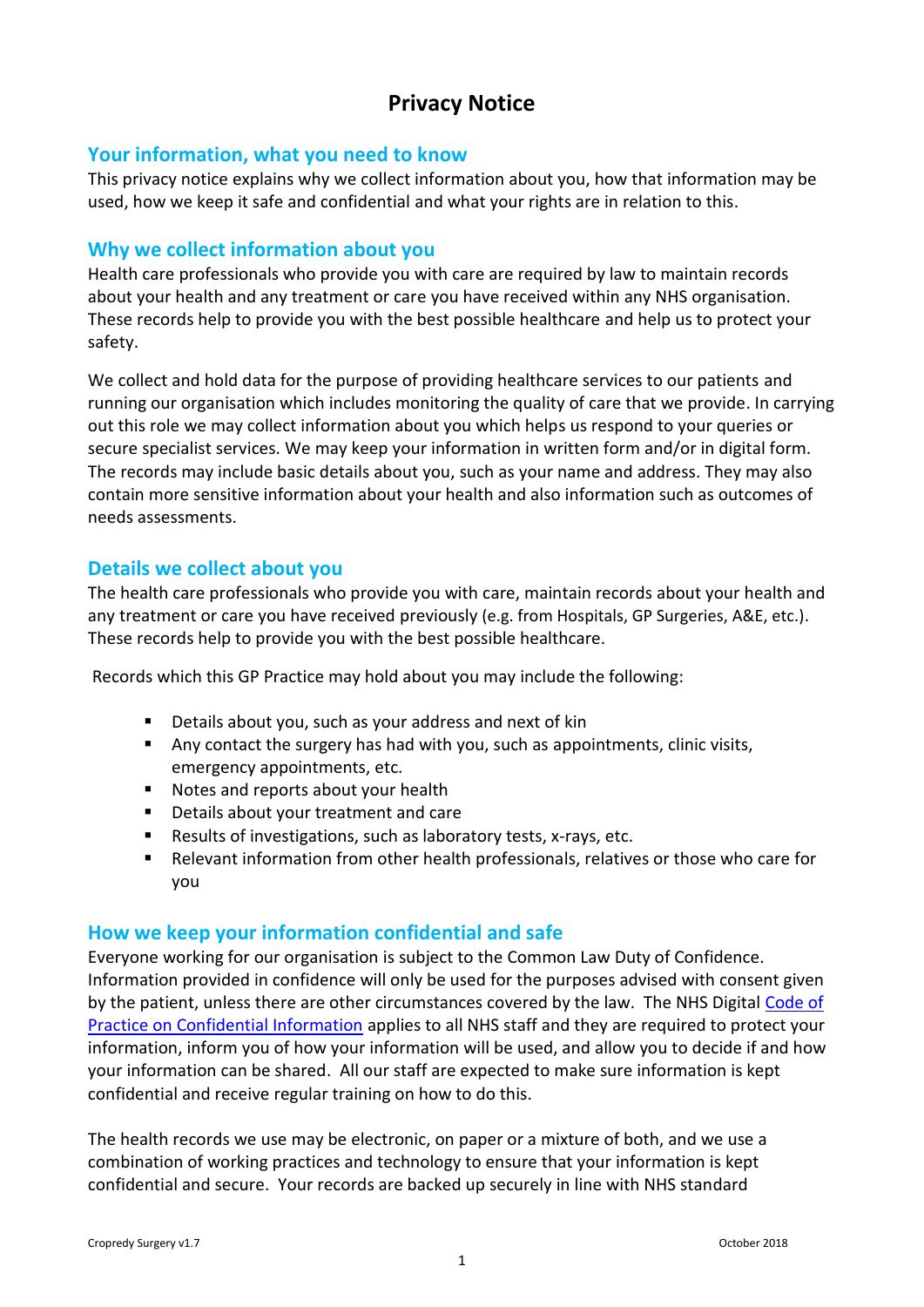procedures. We ensure that the information we hold is kept in secure locations, is protected by appropriate security and access is restricted to authorised personnel.

We also make sure external data processors that support us are legally and contractually bound to operate and prove security arrangements are in place where data that could or does identify a person are processed.

We are committed to protecting your privacy and will only use information collected lawfully in accordance with:

- Data Protection Act 2018
- General Data Protection Regulation
- **Human Rights Act**
- **EXECOMMON Law Duty of Confidentiality**
- NHS Codes of Confidentiality and Information Security
- Health and Social Care Act 2015
- And all applicable legislation

We maintain our duty of confidentiality to you at all times. We will only ever use or pass on information about you if we reasonably believe that others involved in your care have a genuine need for it. We will not disclose your information to any third party without your permission unless there are exceptional circumstances (such as a risk of serious harm to yourself or others) or where the law requires information to be passed on.

## **How we use your information**

Improvements in information technology are also making it possible for us to share data with other healthcare organisations for the purpose of providing you, your family and your community with better care. For example it is possible for healthcare professionals in other services to access your record with your permission when the practice is closed. This is explained further in the Local Information Sharing section below.

Under the powers of the Health and Social Care Act 2015, NHS Digital can request personal confidential data from GP Practices without seeking patient consent for a number of specific purposes, which are set out in law. These purposes are explained below.

You may choose to withdraw your consent to personal data being shared for these purposes. When we are about to participate in a new data-sharing project we will display prominent notices in the Practice and on our website at least four weeks before the scheme is due to start. Instructions will be provided to explain what you have to do to 'opt-out' of the new scheme. Please be aware that it may not be possible to opt out of one scheme and not others, so you may have to opt out of all the schemes if you do not wish your data to be shared.

You can object to your personal information being shared with other healthcare providers but should be aware that this may, in some instances, affect your care as important information about your health might not be available to healthcare staff in other organisations. If this limits the treatment that you can receive then the practice staff will explain this to you at the time you object.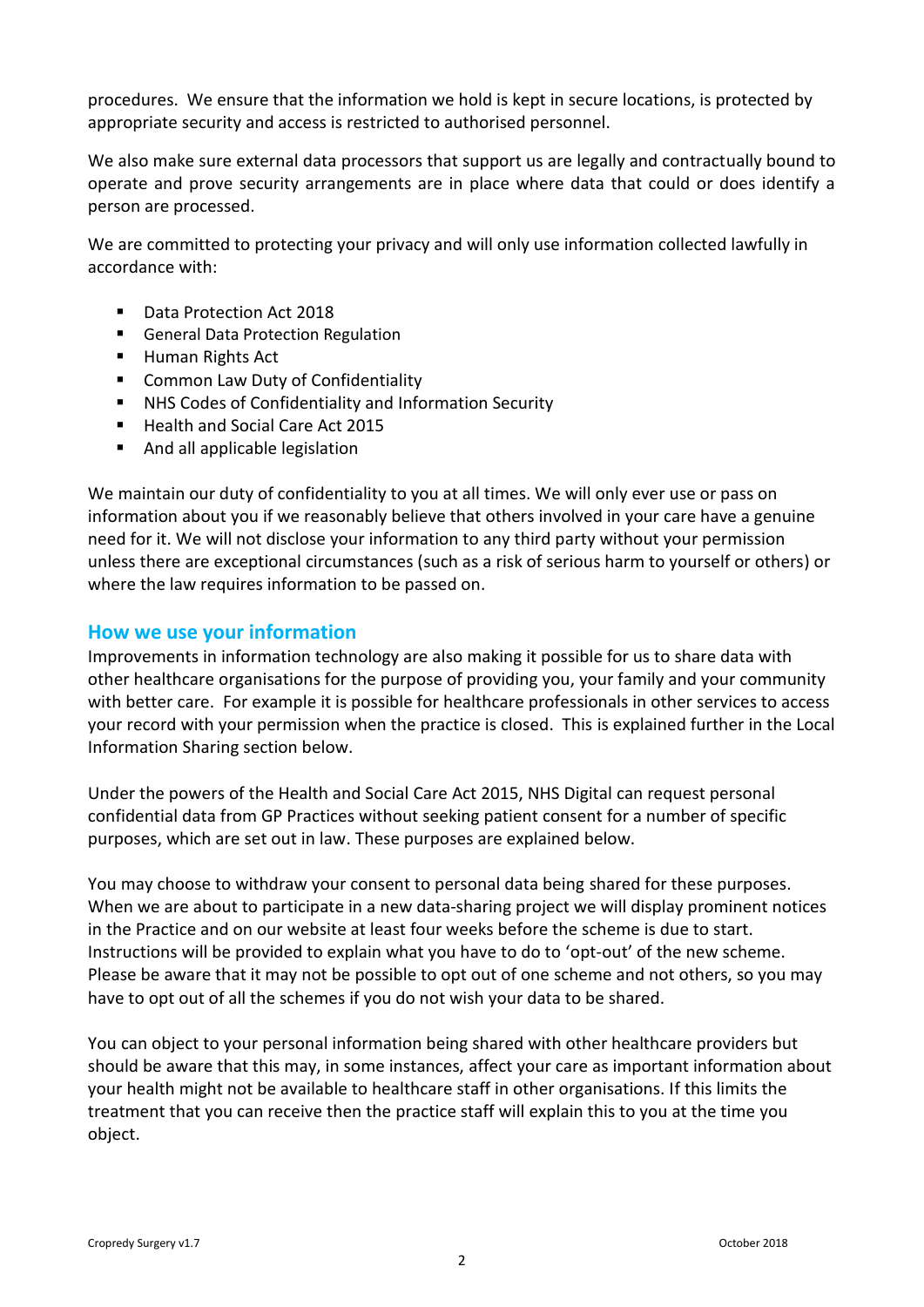To ensure you receive the best possible care, your records are used to facilitate the care you receive. Information held about you may be used to help protect the health of the public and to help us manage the NHS.

#### **Child Health Information**

We wish to make sure that your child has the opportunity to have immunisations and health checks when they are due. We share information about childhood immunisations, the 6-8 week new baby check and breast-feeding status with NHS Oxford Health Foundation Trust health visitors and school nurses, and with NHS South Central and West Commissioning Support Unit, who provide the Child Health Information Service in Oxfordshire on behalf of NHS England.

#### **Clinical audit**

Information may be used by the CCG for clinical audit to monitor the quality of the service provided to patients with long terms conditions. Some of this information may be held centrally and used for statistical purposes (e.g. the National Diabetes Audit). When this happens, strict measures are taken to ensure that individual patients cannot be identified from the data.

#### **Clinical Research**

Sometimes your information may be requested to be used for research purposes – we will always ask your permission before releasing your information for this purpose.

#### **Department for Work and Pensions**

Our practice is legally required to provide anonymised data on patients who have been issued with a fit note under the Fit for Work scheme. The purpose is to provide the Department for Work and Pensions with information from fit notes to improve the monitoring of public health and commissioning and quality of health services.

#### **Improving Diabetes Care**

Information that does not identify individual patients is used to enable focussed discussions to take place at practice-led local diabetes review meetings between health care professionals. This enables the professionals to improve the management and support of these patients.

#### **Individual Funding Request**

An 'Individual Funding Request' is a request made on your behalf, with your consent, by a clinician, for funding of specialised healthcare which falls outside the range of services and treatments that CCG has agreed to commission for the local population. An Individual Funding Request is taken under consideration when a case can be set out by a patient's clinician that there are exceptional clinical circumstances which make the patient's case different from other patients with the same condition who are at the same stage of their disease, or when the request is for a treatment that is regarded as new or experimental and where there are no other similar patients who would benefit from this treatment. A detailed response, including the criteria considered in arriving at the decision, will be provided to the patient's clinician.

#### **Invoice Validation**

Invoice validation is an important process. It involves using your NHS number to check which CCG is responsible for paying for your treatment. Section 251 of the NHS Act 2006 provides a statutory legal basis to process data for invoice validation purposes. We can also use your NHS number to check whether your care has been funded through specialist commissioning, which NHS England will pay for. The process makes sure that the organisations providing your care are paid correctly.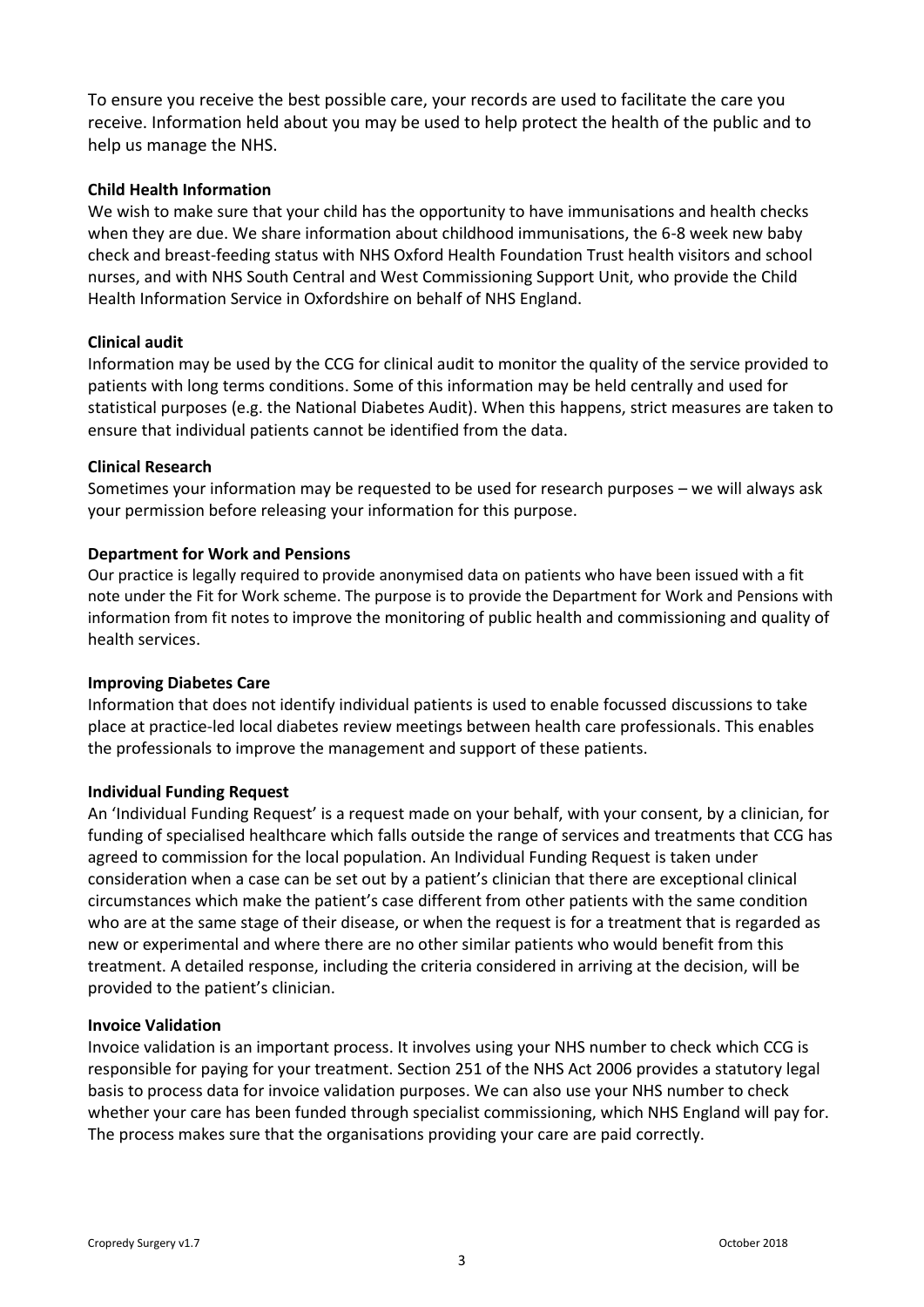#### **Local Information Sharing**

Your GP electronic patient record is held securely and confidentially on an electronic system managed by your registered GP practice. If you require attention from a local health or care professional outside of your usual practice services, such as in an Evening and Weekend GP Access Clinic, GP Federation Service, Emergency Department, Minor Injury Unit or Out Of Hours service, the professionals treating you are better able to give you safe and effective care if some of the information from your GP record is available to them.

Where available, this information can be shared electronically with other local healthcare providers via a secure system designed for this purpose. Depending on the service you are using and your health needs, this may involve the healthcare professional accessing a secure system that enables them to view parts of your GP electronic patient record (e.g. Oxfordshire Care Summary or your Summary Care Record) or a secure system that enables them to view your full GP electronic patient record (e.g. EMIS remote consulting system).

In all cases, your information is only accessed and used by authorised staff who are involved in providing or supporting your direct care. Your permission will be asked before the information is accessed, other than in exceptional circumstances (e.g. emergencies) if the healthcare professional is unable to ask you and this is deemed to be in your best interests (which will then be logged).

#### **National Fraud Initiative - Cabinet Office**

The use of data by the Cabinet Office for data matching is carried out with statutory authority under Part 6 of the Local Audit and Accountability Act 2014. It does not require the consent of the individuals concerned under the Data Protection Act 1998. Data matching by the Cabinet Office is subject to a Code of Practice. For further information see:

[https://www.gov.uk/government/publications/code-of-data-matching-practice-for-national-fraud](https://www.gov.uk/government/publications/code-of-data-matching-practice-for-national-fraud-initiative)[initiative](https://www.gov.uk/government/publications/code-of-data-matching-practice-for-national-fraud-initiative)

#### **National Registries**

National Registries (such as the Learning Disabilities Register) have statutory permission under Section 251 of the NHS Act 2006, to collect and hold service user identifiable information without the need to seek informed consent from each individual service user.

#### **Risk Stratification**

'Risk stratification for case finding' is a process for identifying and managing patients who have or may be at-risk of health conditions (such as diabetes) or who are most likely to need healthcare services (such as people with frailty). Risk stratification tools used in the NHS help determine a person's risk of suffering a particular condition and enable us to focus on preventing ill health before it develops.

Information about you is collected from a number of sources including NHS Trusts, GP Federations and your GP Practice. A risk score is then arrived at through an analysis of your de-identified information. This can help us identify and offer you additional services to improve your health.

Risk-stratification data may also be used to improve local services and commission new services, where there is an identified need. In this area, risk stratification may be commissioned by the Oxfordshire NHS Clinical Commissioning Group (OCCG). Section 251 of the NHS Act 2006 provides a statutory legal basis to process data for risk stratification purposes. Further information about risk stratification is available from: [https://www.england.nhs.uk/ourwork/tsd/ig/risk-stratification /](https://www.england.nhs.uk/ourwork/tsd/ig/risk-stratification%20/)

If you do not wish information about you to be included in any risk stratification programmes, please let us know. We can add a code to your records that will stop your information from being used for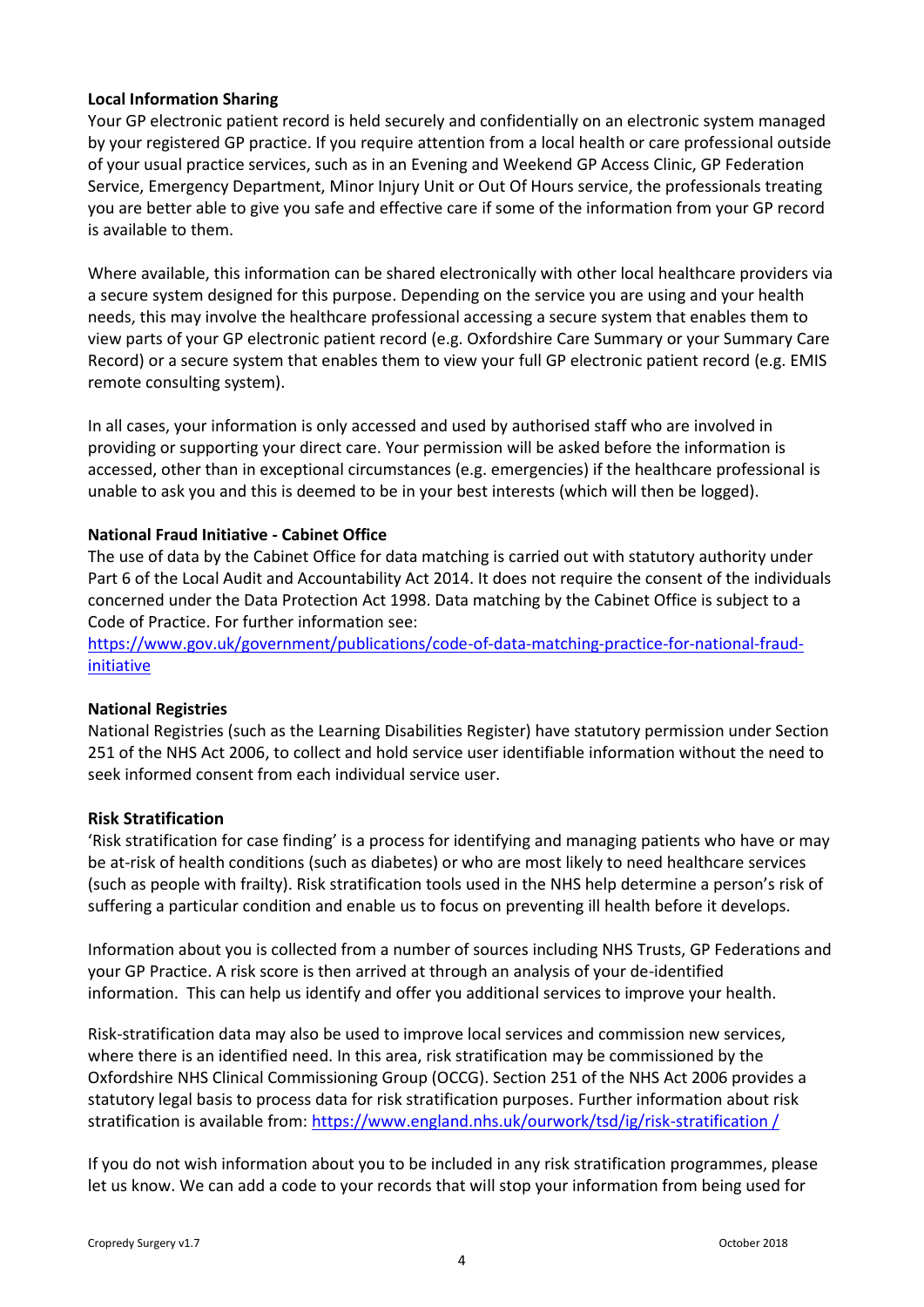this purpose. Please be aware that this may limit the ability of healthcare professionals to identify if you have or are at risk of developing certain serious health conditions.

#### **Safeguarding**

To ensure that adult and children's safeguarding matters are managed appropriately, access to identifiable information will be shared in some limited circumstances where it's legally required for the safety of the individuals concerned.

#### **Summary Care Record (SCR)**

The NHS in England uses a national electronic record called the Summary Care Record (SCR) to support patient care. It contains key information from your GP record. Your SCR provides authorised healthcare staff with faster, secure access to essential information about you in an emergency or when you need unplanned care, where such information would otherwise be unavailable.

Summary Care Records are there to improve the safety and quality of your care. SCR core information comprises your allergies, adverse reactions and medications. An SCR with additional information can also include reason for medication, vaccinations, significant diagnoses / problems, significant procedures, anticipatory care information and end of life care information. Additional information can only be added to your SCR with your agreement.

Please be aware that if you choose to opt-out of SCR, NHS healthcare staff caring for you outside of this surgery may not be aware of your current medications, allergies you suffer from and any bad reactions to medicines you have had, in order to treat you safely in an emergency. Your records will stay as they are now with information being shared by letter, email, fax or phone. If you wish to optout of having an SCR please return a completed opt-out form to the practice.

#### **Supporting Medicines Management**

Oxfordshire CCG and some Oxfordshire GP Federations operate pharmacist and prescribing advice services to support local GP practices with prescribing queries, which may require identifiable information to be shared. These pharmacists work with your usual GP to provide advice on medicines and prescribing queries, and review prescribing of medicines to ensure that it is appropriate for your needs, safe and cost-effective. Where specialist prescribing support is required, the CCG medicines management team may order medications on behalf of your GP Practice to support your care.

#### **Supporting Locally Commissioned Services**

CCGs support GP practices by auditing anonymised data to monitor locally commissioned services, measure prevalence and support data quality. The data does not include identifiable information and is used to support patient care and ensure providers are correctly paid for the services they provide.

#### **Suspected Cancer**

Data may be analysed in cases of suspected cancer by Nuffield Department of Primary Care Health Sciences, Oxford University to facilitate the prevention, early diagnosis and management of illness. Measures are taken to ensure the data for analysis does not identify individual patients.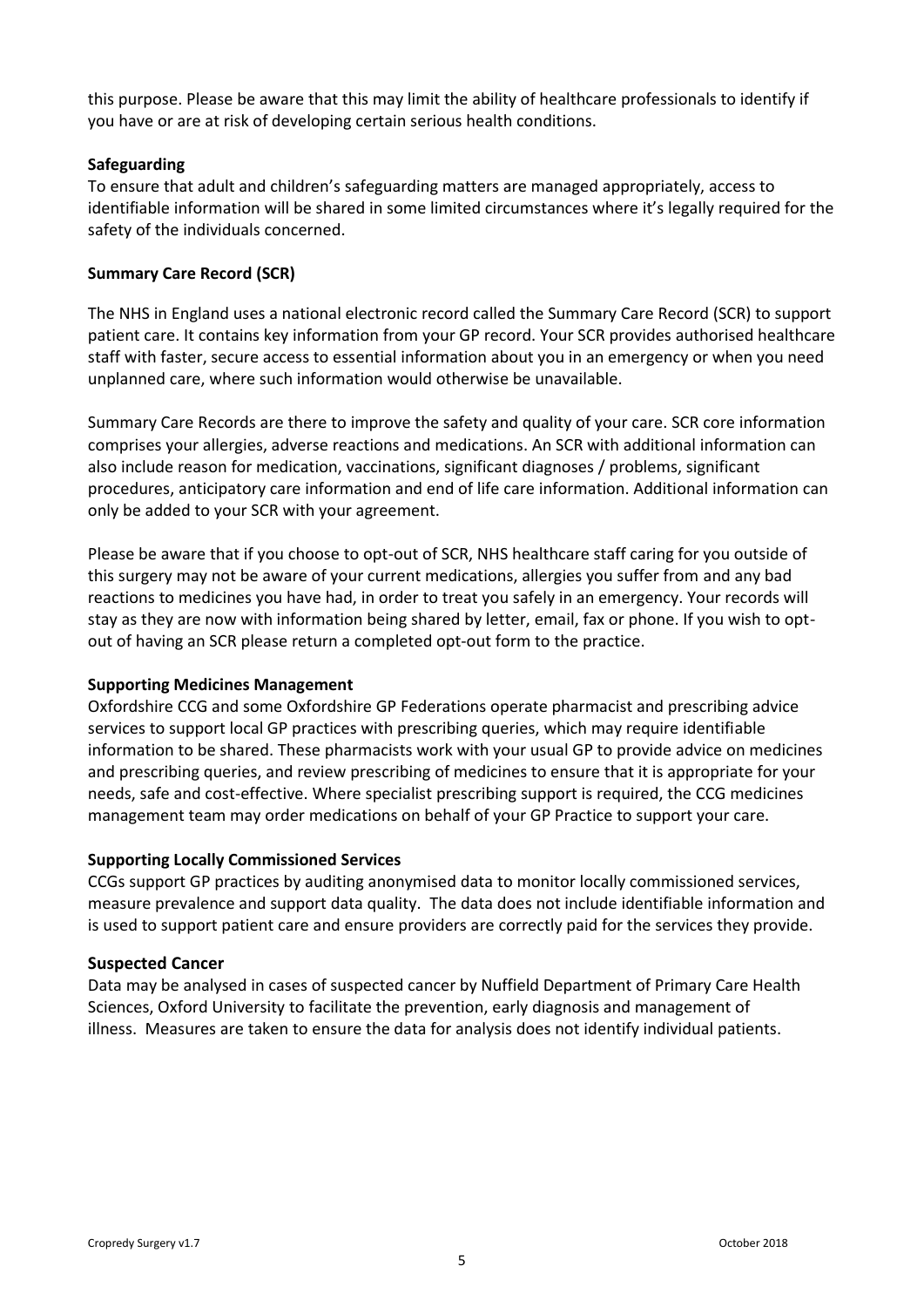## **Data Retention**

We manage patient records in line with the [Records Management NHS Code of](http://webarchive.nationalarchives.gov.uk/20160729133355/http:/systems.hscic.gov.uk/infogov/iga/rmcop16718.pdf) Practice for Health [and Social Care](http://webarchive.nationalarchives.gov.uk/20160729133355/http:/systems.hscic.gov.uk/infogov/iga/rmcop16718.pdf) which sets the required standards of practice in the management of records for those who work within or under contract to NHS organisations in England, based on current legal requirements and professional best practice. If you transfer to another GP and we are asked to transfer your records we will do this to ensure your care is continued. Currently the NHS is required to keep GP records for 10 years after a patient has died. Exceptions to these rules are detailed in the code of practice.

## **Who are our partner organisations?**

We may also have to share your information, subject to strict agreements on how it will be used, with the following organisations:

- **NHS Trusts**
- **Specialist Trusts**
- **GP Federations**
- Independent Contractors such as dentists, opticians, pharmacists
- **Private Sector Providers**
- **U** Voluntary Sector Providers
- Ambulance Trusts
- Clinical Commissioning Groups
- Social Care Services
- **Local Authorities**
- **Education Services**
- $F$  Fire and Rescue Services
- **Police**
- Other 'data processors'

We will never share your information outside of health partner organisations without your explicit consent unless there are exceptional circumstances such as when the health or safety of others is at risk, where the law requires it or to carry out a statutory function.

Within the health partner organisations (NHS and Specialist Trusts) and in relation to the above mentioned themes – Risk Stratification, Invoice Validation, Supporting Medicines Management, Summary Care Record – we will assume you are happy to for your information to be shared unless you choose to opt-out (see below).

This means you will need to express an explicit wish to not have your information shared with the other organisations; otherwise it will be automatically shared. We are required by law to report certain information to the appropriate authorities. This is only provided after formal permission has been given by a qualified health professional. There are occasions when we must pass on information, such as notification of new births, where we encounter infectious diseases which may endanger the safety of others, such as meningitis or measles (but not HIV/AIDS), and where a formal court order has been issued. Our guiding principle is that we are holding your records in strictest confidence.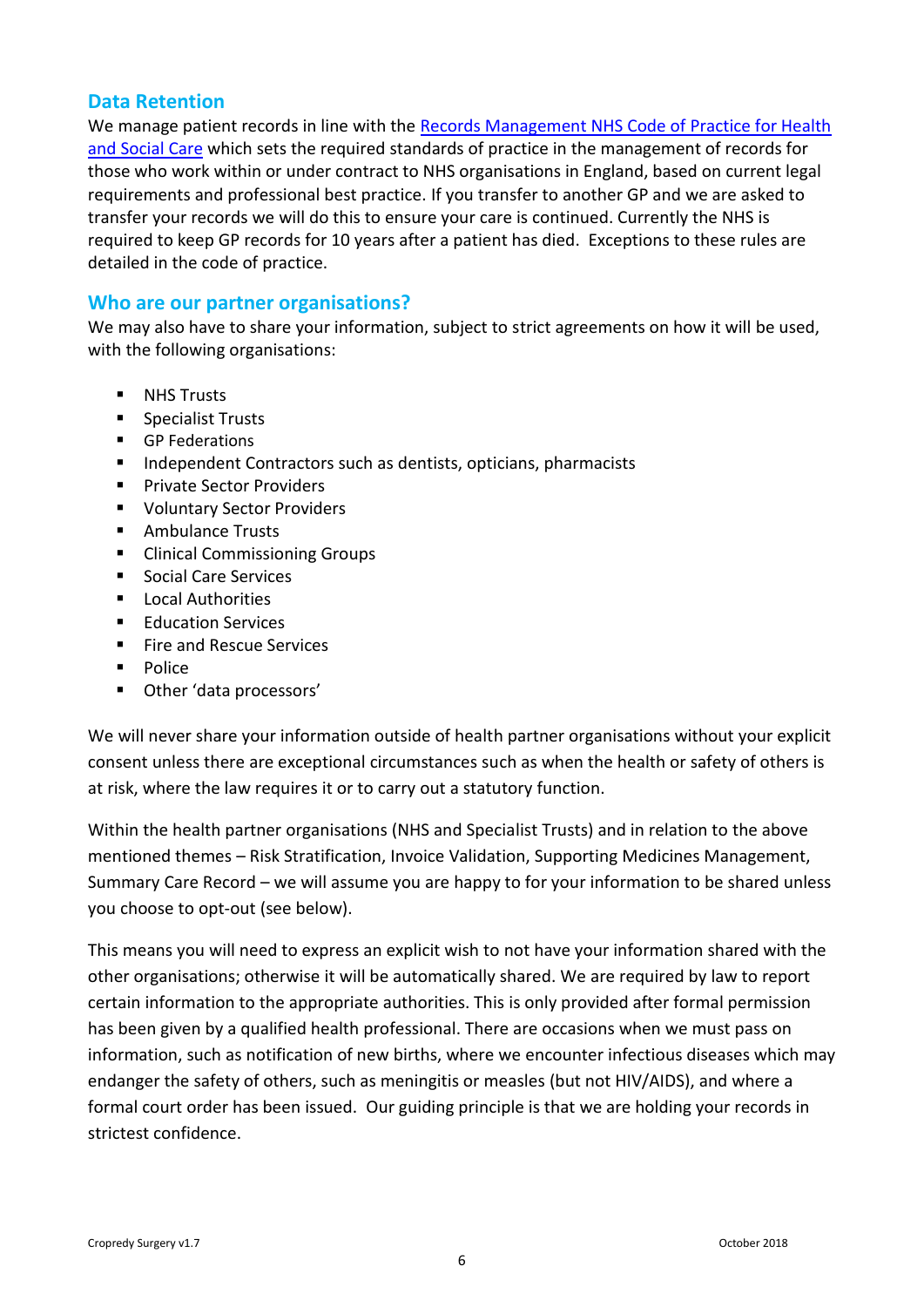# **Your right to withdraw consent for us to share your personal information (Opt-Out)**

If you are happy for your data to be extracted and used for the purposes described in this privacy notice then you do not need to do anything. If you do not want your information to be used for any purpose beyond providing your care you can choose to opt-out. We will respect your decision if you do not wish your information to be used for any purpose other than your care but in some circumstances we may still be legally required to disclose your data.

There are several forms of opt- outs available at different levels:

**Type 1 opt-out.** If you do not want personal confidential information that identifies you to be shared outside your GP practice you can register a 'Type 1 opt-out' with your GP practice. This prevents your personal confidential information from being used except for your direct health care needs and in particular circumstances required by law, such as a public health emergency like an outbreak of a pandemic disease. If you do not want your information to be used for any purpose beyond providing your care you can choose to opt-out. If you wish to do so, please let us know so we can code your record appropriately to stop your records from being shared outside of your GP Practice.

### **National data opt-out**

The national data opt-out was introduced on 25 May 2018 and replaces the previous 'type 2' optout. NHS Digital collects information from a range of places where people receive care, such as hospitals and community services. The new programme provides a facility for individuals to optout from the use of their data for research or planning purposes. For anyone who had an existing type 2 opt-out, it will have been automatically converted to a national data opt-out from 25 May 2018 and you will receive a letter giving you more information and a leaflet explaining the new national data opt-out.

The national data opt-out choice can be viewed or changed at any time by using the online service at [www.nhs.uk/your-nhs-data-matters](http://www.nhs.uk/your-nhs-data-matters)

## **Access to your information**

Under the Data Protection Act 2018 everybody has the right to see, or have a copy, of data we hold that can identify you, with some exceptions. You do not need to give a reason to see your data. Under special circumstances, some information may be withheld. We may charge a reasonable fee for the administration of the request in certain instances (e.g. where a duplicate copy is requested).

If you wish to have a copy of the information we hold about you, please contact:

### [cropredy.surgery@nhs.net](mailto:cropredy.surgery@nhs.net)

If you would like to access your GP record online see the registration page under the new patient tab at [www.cropredy-surgery.co.uk](http://www.cropredy-surgery.co.uk/) or ask at reception for details.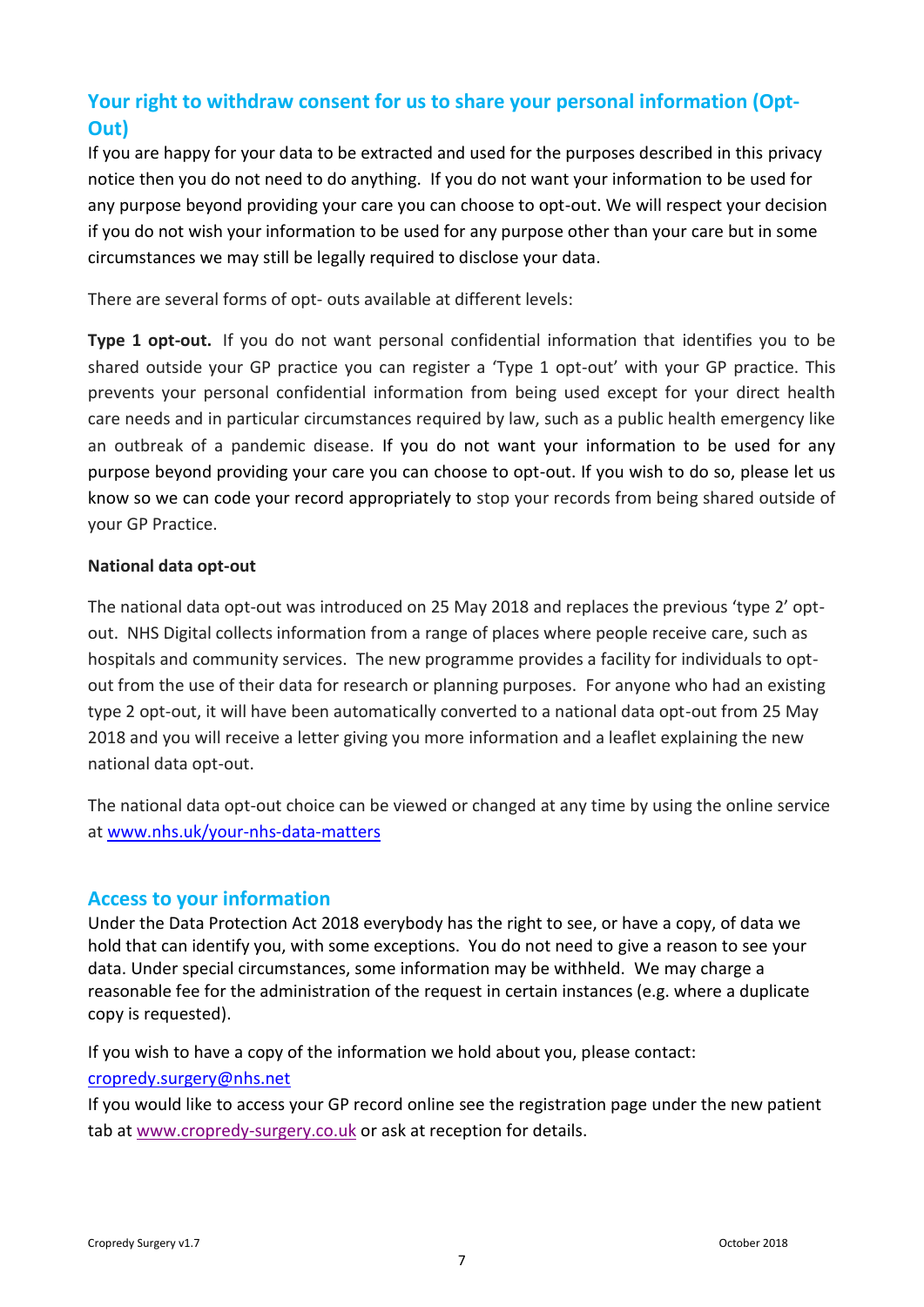## **Change of Details**

It is important that you tell the person treating you if any of your details such as your name or address have changed or if any of your details are incorrect in order for this to be amended. Please inform us of any changes so our records for you are accurate and up to date.

## **Mobile telephone number**

If you provide us with your mobile phone number we may use this to send you reminders about your appointments or other health screening information. Please let us know if you do not wish to receive reminders on your mobile.

## **Email address**

Where you have provided us with your email address we will use this to send you information relating to your health and the services we provide. If you do not wish to receive communications by email please let us know.

### **Data Protection Officer**

Should you have any data protection questions or concerns, please contact our Data Protection Officer at: [cropredy.surgery@nhs.net](mailto:cropredy.surgery@nhs.net)

## **Notification**

The Data Protection Act 2018 requires organisations to register a notification with the Information Commissioner to describe the purposes for which they process personal and sensitive information.

We are registered as a data controller and our registration can be viewed online in the public register at: [http://ico.org.uk/what\\_we\\_cover/register\\_of\\_data\\_controllers](http://ico.org.uk/what_we_cover/register_of_data_controllers)

Any changes to this notice will be published on our website and in a prominent area at the **Practice** 

## **Complaints**

If you have concerns or are unhappy about any of our services, please contact the Practice Manager via e mail: [cropredy.surgery@nhs.net](mailto:cropredy.surgery@nhs.net)

For independent advice about data protection, privacy and data-sharing issues, you can contact:

The Information Commissioner Wycliffe House Water Lane Wilmslow Cheshire SK9 5AF

Phone: 0303 123 1113 Website: [www.ico.gov.uk](http://www.ico.gov.uk/)